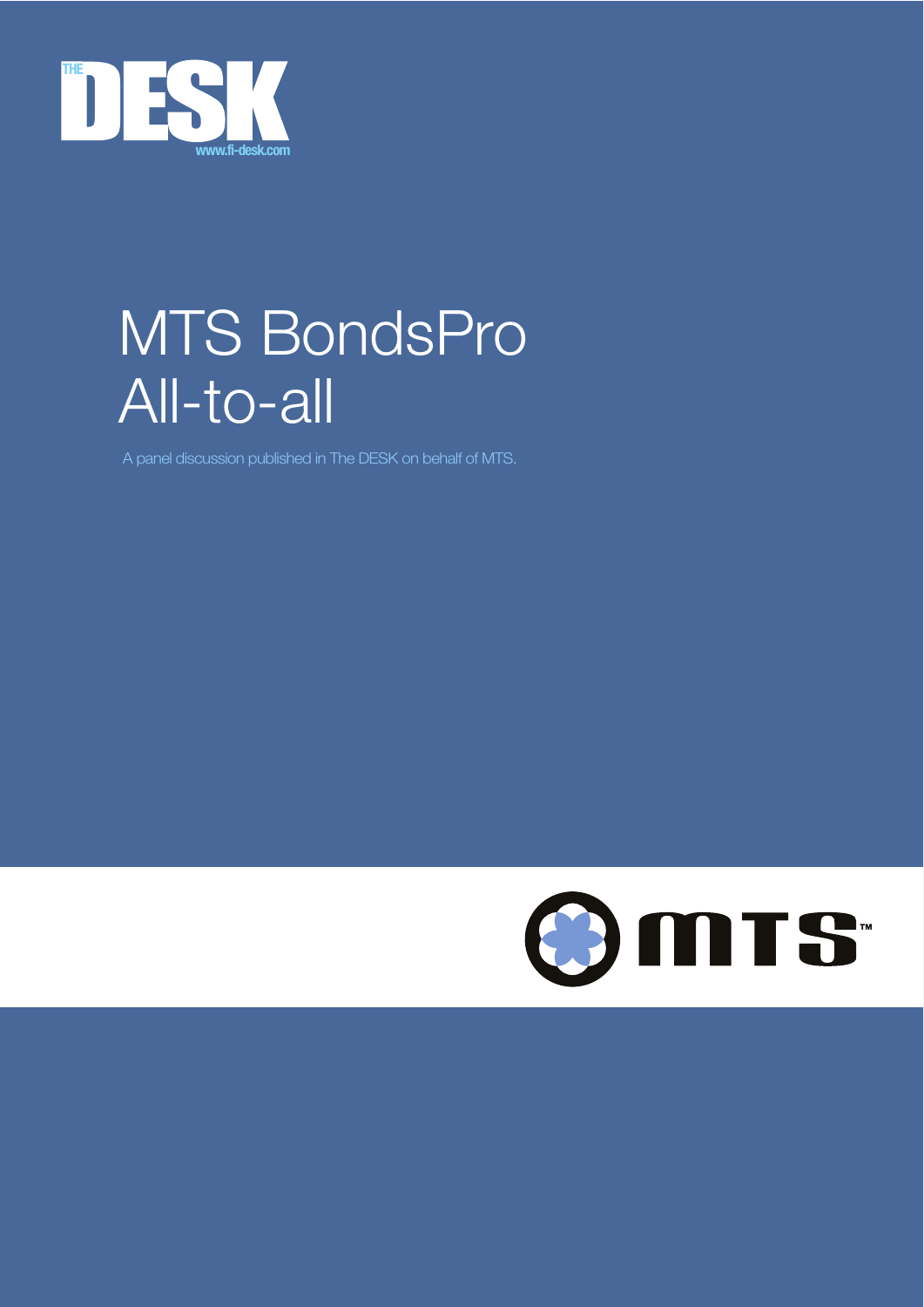# Democratising credit

MTS BondsPro is developing simpler ways for buy- and sell-side traders to access a diverse network of counterparties in the US and UK, to match the evolving marketplace.

Mark Monahan, CEO of MTS Markets International, Amanda Meatto, Head of US Credit Sales at MTS Markets International and Andy Webb, founder of Automated Trader magazine, discuss the democratisation of the credit markets through the anonymous, all-to-all MTS BondsPro platform.

# Given the increasingly fragile state of liquidity in the corporate bond market, how is MTS BondsPro meeting demand for efficient price discovery and execution?

**Mark Monahan:** We bring a new option to the table for trading US and emerging market corporate bonds. Our intention is to supplement firms' current trading routes rather than replace them. We provide unique liquidity in two ways; firstly we have buy-side orders entered into our system from the US, but also the UK and Europe, and secondly we have a great deal of Tier 2 and Tier 3 banks on our system who provide considerable diversity in trading patterns. They are looking for the most exposure they can at the least cost and we are a very good option for them.

How simple is it for traders to use the platform?

**Mark Monahan:** We have launched a new front end, an HTML 5-based graphical user interface (GUI) that facilitates pure web-based trading on the platform, with zero software requirements. After rolling out the new system, we have witnessed a spike in use over the last few weeks. One of the most distinctive new features in the system is that we can colour code orders to indicate 'firm' pricing. This enables users to locate reliable sources of liquidity both quickly and efficiently,

whilst at the same time, limiting the chance of not having an order filled. However, ultimately, it comes down to trading flexibility. Clients on MTS BondsPro can trade via an order management system, an execution management system or via API.

**Amanda Meatto:** The system lets you input a list of the instruments that you care about so the breadth of instruments we carry doesn't seem overwhelming – the range of bonds you see can be tightly controlled by sector, ticker, coupon, maturity, size or price.

# As buy-side traders become more sophisticated what have you done to match their technological advances?

**Mark Monahan:** We hold the technological capacity to work with any aggregator, any kind of execution or order management system (EMS/ OMS) that traders have. In fact, we are already connected to the vast majority of them.

**Andy Webb:** The BondsPro application programming interface (API) is spot on for Tier Two banks wishing to access the market. Automated Trader conducted a technical review of it and we found it to be very straightforward. We connected using QuickFIX, the free Java-based FIX connector, so there is no need to use expensive custom software or a special set of libraries and it doesn't take very long to get the API up and running. We built a data handler in Java that let us pull data into MATLAB, then used that data to build a basic quote-response model and then used another Java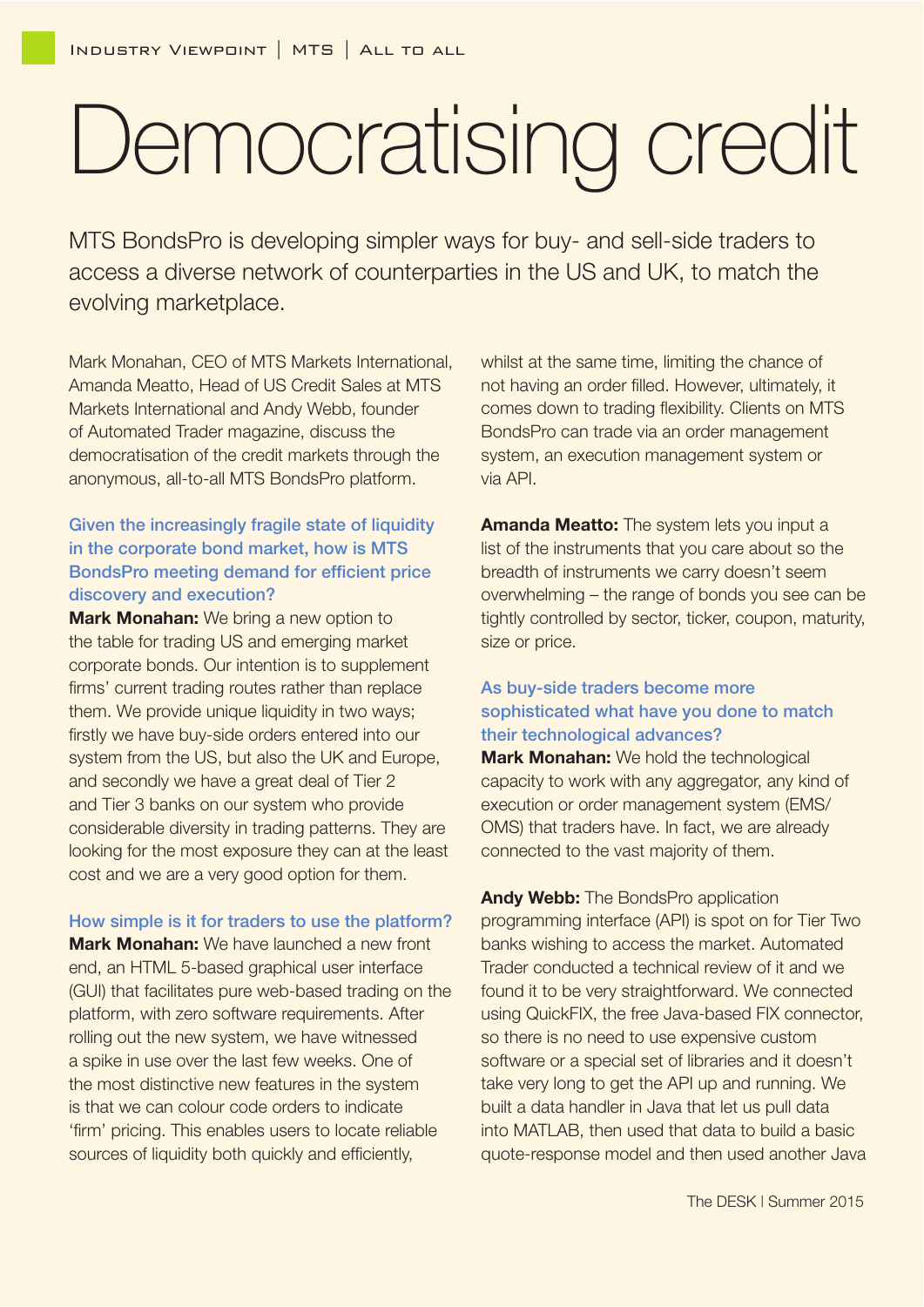

"We bring a new option to the table for trading US and emerging market corporate bonds."

**Mark Monahan, MTS**

handler to handle our trade, simulate it and submit it. Technologically it's well suited to opening up the market – there is no tech barrier of any substance.

#### Is the accessibility of the model key to generating liquidity?

**Mark Monahan:** It is a very important point – buy-side or sell-side traders can sign one contract and access a liquidity pool with almost 700 other institutions immediately. We are the counterparty on all the trades, so the only thing they see is MTS pre-trade, trade and post-trade. If they want to access it via our new GUI there is no software connectivity, we can deliver access the same day. If they want to trade via API or an OMS/EMS, we will provide the required specs and help them get up and running quickly

**Amanda Meatto:** We are helping buy-side traders to change their behaviour from being reactive to



"The API is really democratising the whole trading process. The huge amount of flexibility it offers is exciting on multiple levels to me as a trader." **Andy Webb, Automated Trader**

being proactive. They can take the dealer pricing they receive elsewhere, but rather than being limited to that, if they know where they want to buy or sell bonds they can get that access here.

# What challenges do constrained technology budgets pose for bond market participants?

**Andy Webb:** The buy side tends to be resourceconstrained when it comes to technology. Conventional asset management firms struggle with that, so the API is really democratising the whole trading process. The huge amount of flexibility it offers is exciting on multiple levels to me as a trader. Firstly, you have a very convenient, inexpensive, practical way of accessing this particular market automatically. Where it takes things a step further though, is that it opens up a massive extra range of trading opportunities, with convertible bond arbitrage being one of many examples. If you have to ring around, spending